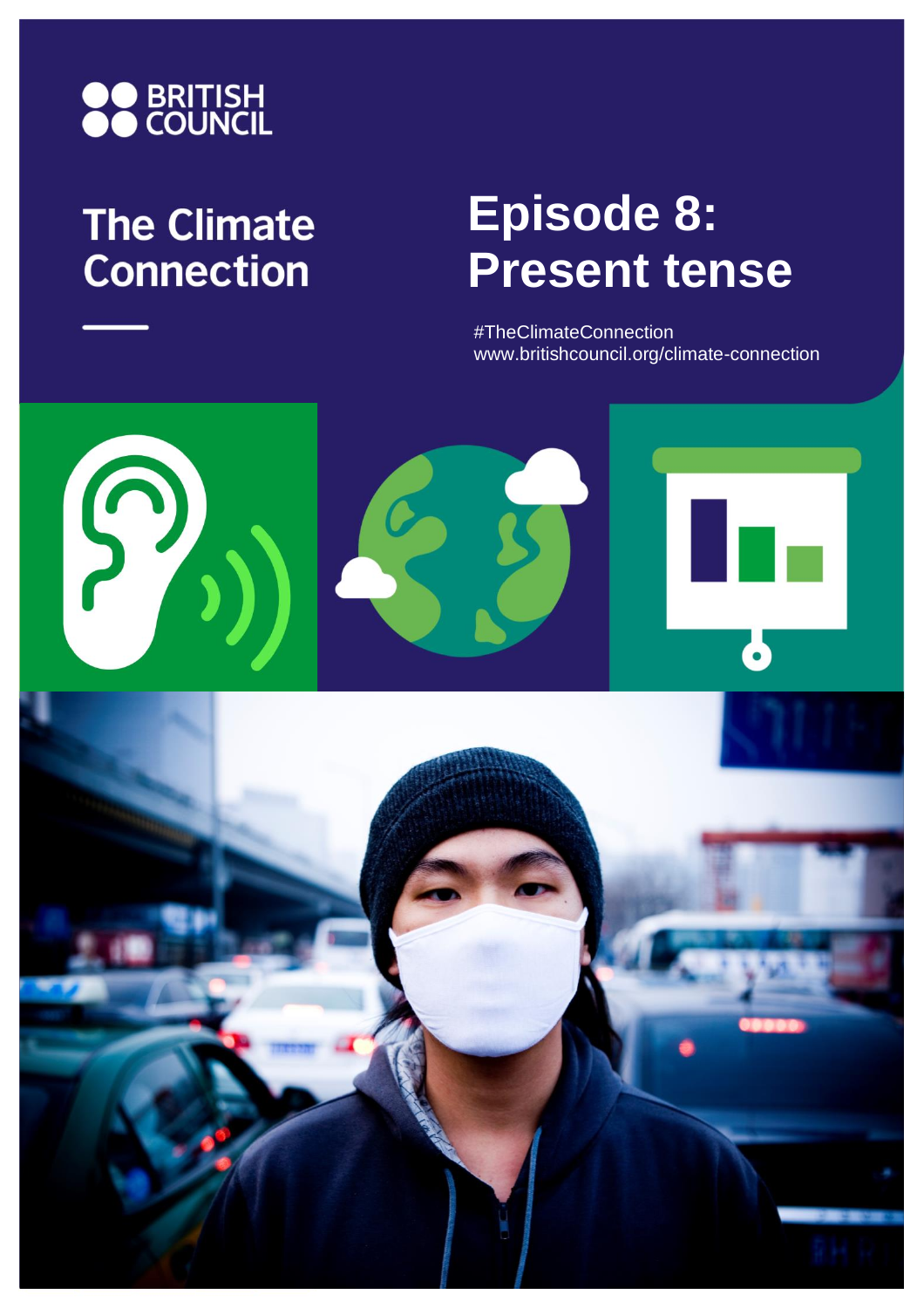### **Episode overview**

Anxiety about the climate is a serious and growing problem, in particular amongst young people. In Episode 8, Caroline Hickman from the Climate Psychology Alliance explores this phenomenon. She discusses how eco anxiety emerges, how it can affect learning, how it can be managed, and how language can act as a 'safe space' where these anxieties can be addressed.

In *From the Field,* we hear from Malaika, an incredible school in the Democratic Republic of Congo, which is doing all it can to be self-sufficient and to embed climate responsibility in everything that it does, and how this can create resilience. *The Green Glossary*, meanwhile, focuses on the etymology of 'fossil fuel', and considers the process of 'register shift', that is, how the meaning of words can change over time.



*Caroline Hickman*

### **In this episode**

Eco anxiety is an emotionally healthy response to the reality of what we are looking at is happening in the world today. It's not a mental illness, it's not a pathology.

We have seen first-hand how educating girls and women can transform an entire community.

Reusable sanitary pads help girls to stay in school and receive the same education as boys.

We also want to be taught how to have complicated conversations with parents who don't want to talk to us about climate change.

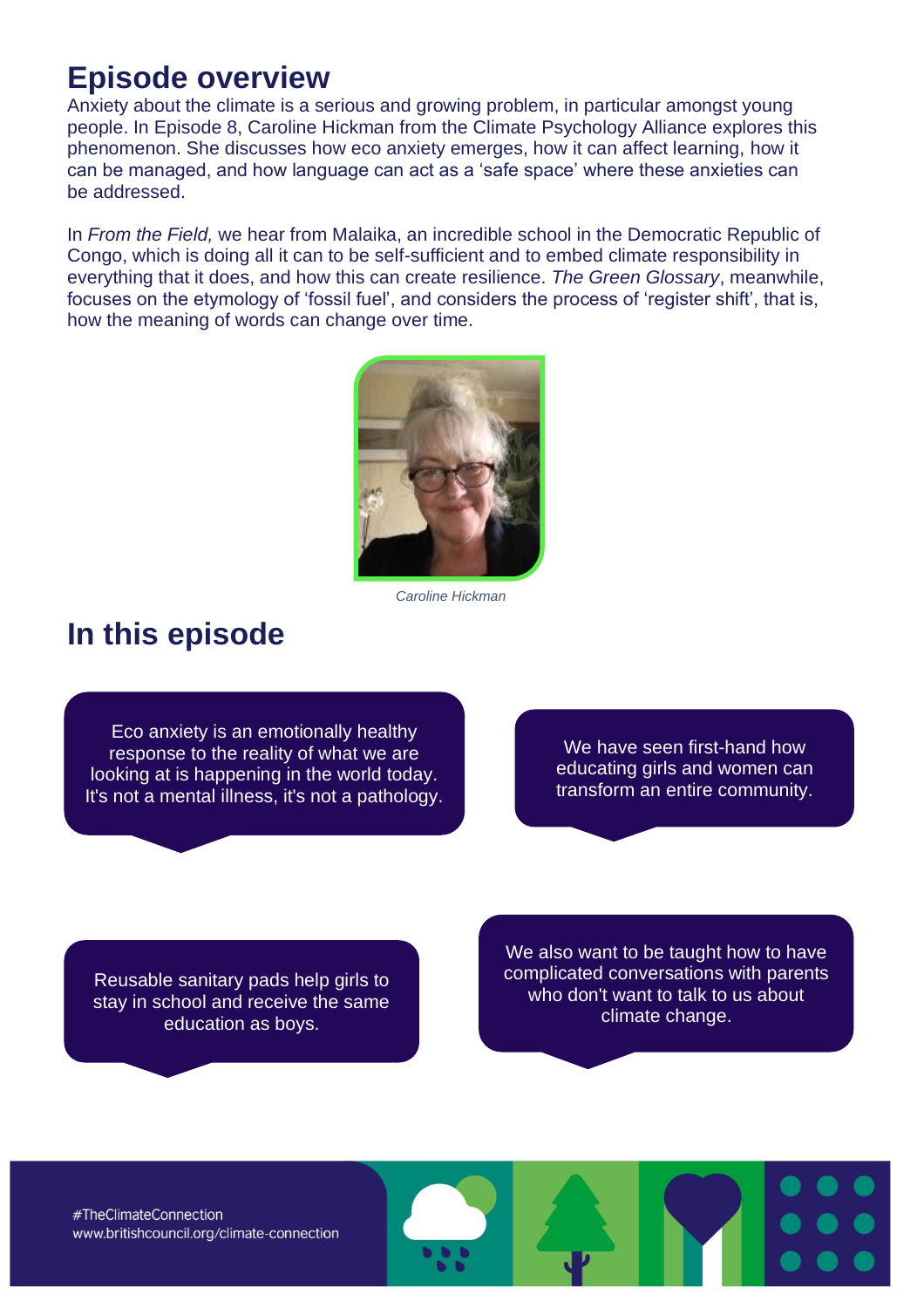### **From the field**

In this episode's *From the Field* we journey to the Democratic Republic of Congo (DRC) to visit the Malaika Foundation (named after the Swahili word for 'Angel'), a grassroots organisation working to improve girls' education in the DRC. The main focus of their work is to empower Congolese girls and their communities through education and health programmes.

In addition to providing education, Malaika has created 20 wells in the DRC to supply residents with drinking water and created a community centre which provides education, health and sports programmes to over 5,000 youths and adults per year. Visit [https://malaika.org](https://malaika.org/f) for more information.

### **Green glossary**

The phrase 'fossil fuels' is synonymous with the climate crisis. In this episode of *The Green Glossary*, we dig down into the history of this phrase and learn how it has changed and evolved over time.

The word cloud below shows the climate and English language related words used in this episode. Find out more about some of these words at the Oxford English Dictionary website: [www.oed.com.](http://www.oed.com/) The OED have kindly made these words open access, so you can look them up even if you are not subscribed.

**[Atmosphere](https://www.oed.com/view/Entry/12552)** [Carbon dioxide](https://www.oed.com/view/Entry/270762) [Climate change](https://www.oed.com/view/Entry/34319#eid119694526) [Coal](https://www.oed.com/view/Entry/35041) **[Combustible](https://www.oed.com/view/Entry/36811) [Divestment](https://www.oed.com/view/Entry/56095) [Energy](https://www.oed.com/view/Entry/62088)** 

[Fossil](https://www.oed.com/view/Entry/73829) [Fossil fuel](https://www.oed.com/view/Entry/274339) [Gas](https://www.oed.com/view/Entry/76919) (n) / [Gas](https://www.oed.com/view/Entry/76918) (n and adj) [Global warming](https://www.oed.com/view/Entry/272742) [Oil](https://www.oed.com/view/Entry/130877) **[Organism](https://www.oed.com/view/Entry/132441)** [Petroleum](https://www.oed.com/view/Entry/141931)

**[Pollution](https://www.oed.com/view/Entry/146992)** [Renewable energy](https://www.oed.com/view/Entry/162427#eid26071349) [Solar energy](https://www.lexico.com/definition/solar_energy) [Transition](https://www.oed.com/view/Entry/204815) (n) [Transition](https://www.oed.com/view/Entry/242997) (v) Water energy [Wind energy](https://www.oed.com/view/Entry/229181#eid14555582)

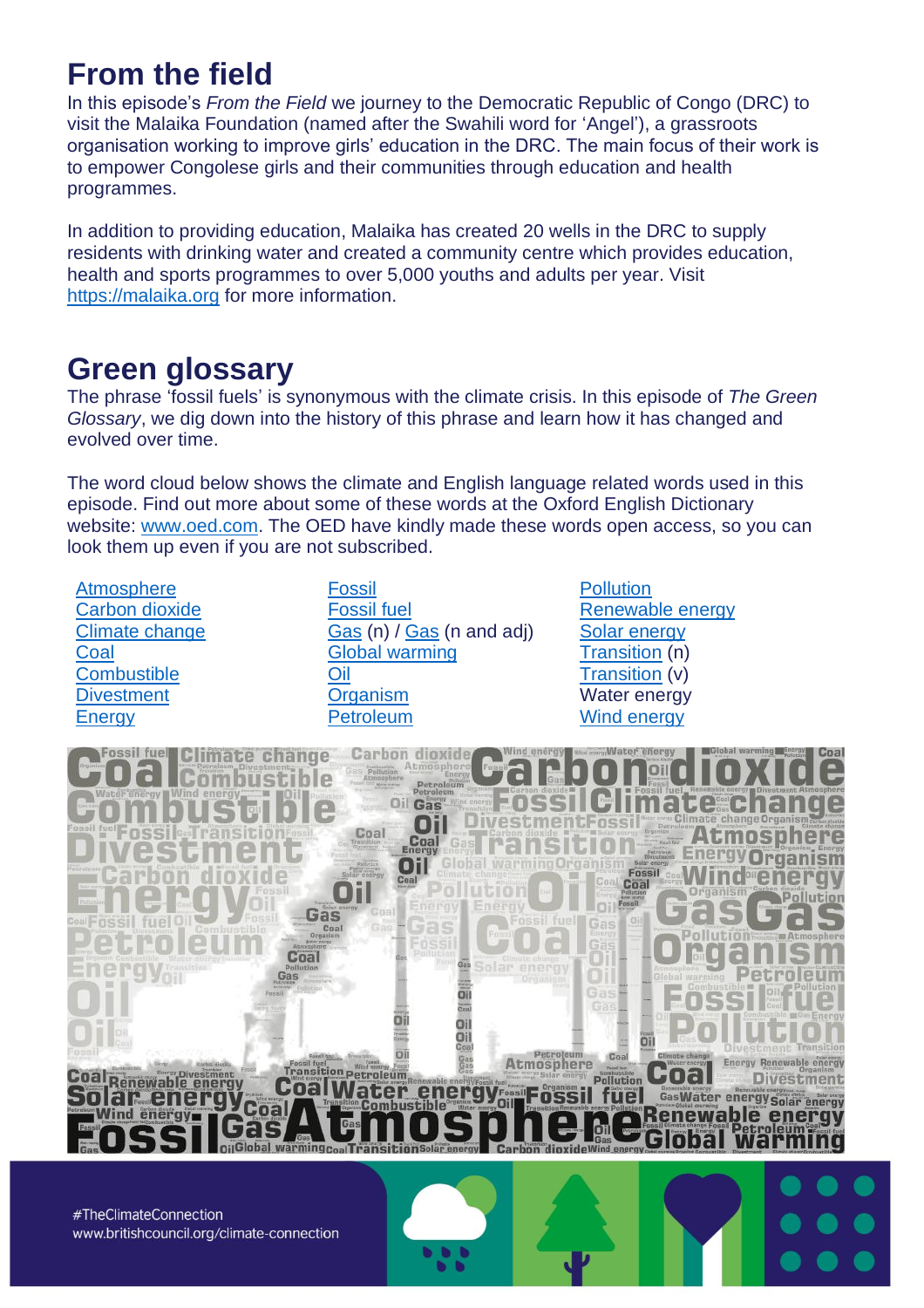### **Teaching ideas**

Why not use extracts from the podcast in your classroom? Here are some ideas of how you can use the interviews with Caroline Hickman in episode 8.

#### **Interview: Caroline Hickman**

#### **Before listening: Reflection task**

1. Present the following quotation about 'eco anxiety', made by a young British person. The quotation comes from [this article](https://www.bbc.co.uk/bbcthree/article/b2e7ee32-ad28-4ec4-89aa-a8b8c98f95a5) on the BBC website.

*'When you go to sleep, but you start thinking about everything – the state of the planet, really, and the potential future of it – and knowing that there's only so much you can do as one person. I think that's the anxiety – because you just feel a bit powerless in it all.'*

- 2. Ask your students to discuss this quotation in groups (or as a whole class). Specifically, they could discuss these questions:
	- Do you share these feelings?
	- If so, why? How do you manage them?
	- How can we feel less powerless about the environment? What can we do?
	- What role can language learning play in this?

#### **Before listening: Exploration and discussion**

- 1. Listen Caroline makes the following statements in her interview. Discuss them with your students:
	- 'Eco anxiety is an emotionally healthy response to the reality of what we are looking at is happening in the world today.'
	- 'What happens is our anxiety is raised, realistically, but then it can't go anywhere because the people with the power to act are failing to act.'
	- 'Children are often feeling quite betrayed, neglected and abandoned by adults who are failing to talk to them about it.'
	- 'My generation has failed, your generation is failing the younger generations, and the generations before me have failed.'
	- 'By reflecting on my own eco anxiety it allows me to empathise and feel compassion for people around the globe who are feeling that immediate terror today.'
	- 'You can't ask children and young people to respect you as a teacher, if you're not listening to them and taking their concerns seriously.'
	- 'Language transcends all of these borders and barriers and differences, because we are then again talking about that language of humanity of care and concern and compassion.'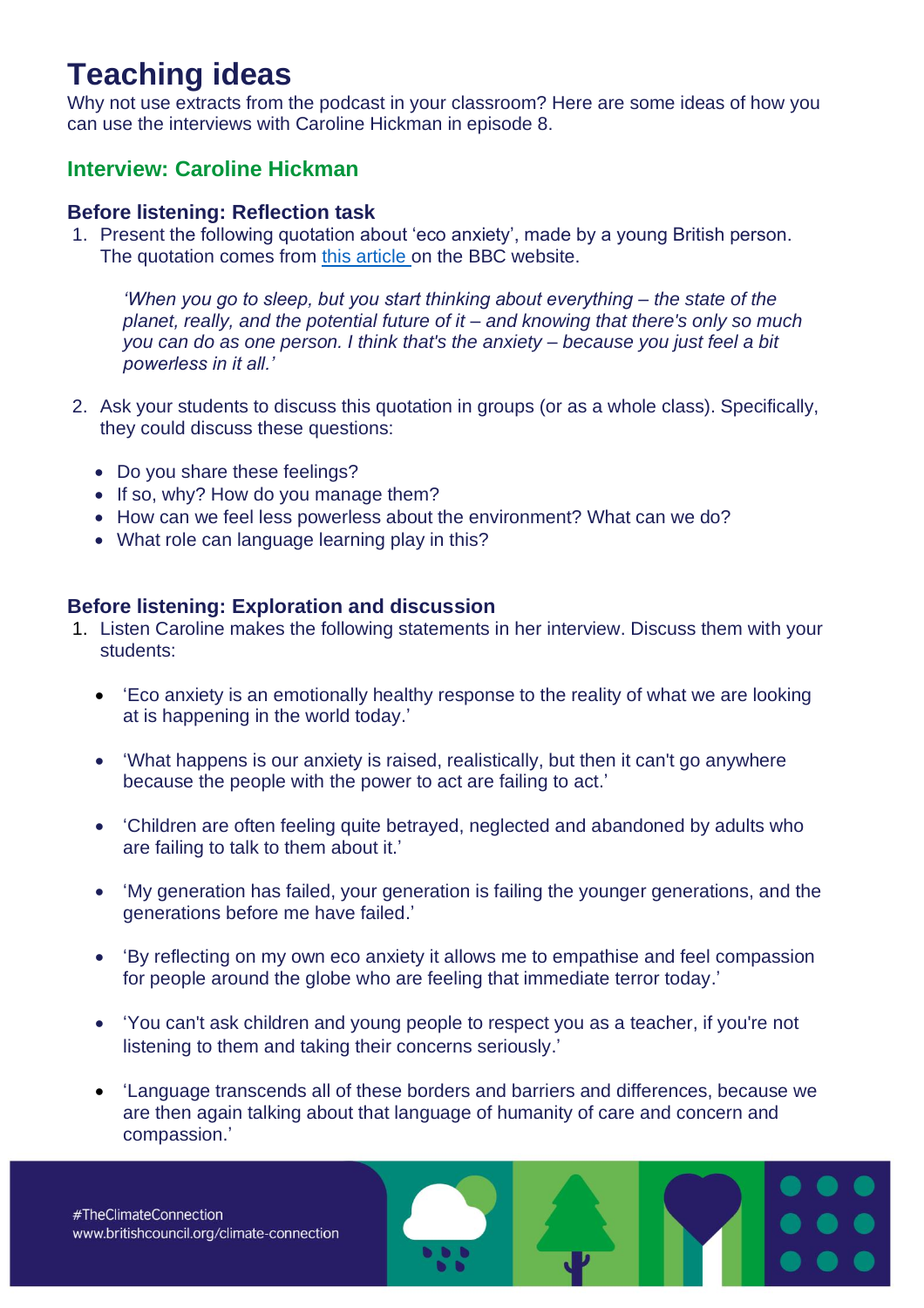#### **After listening: Discussion and extension task**

1. Caroline talks about an 'Eco Awareness Day' at a school. You can show, or play students, the following extract:

'Young people organised it, they spent a year organising it, which is brilliant, and they were getting the children wild swimming, cooking food, digging gardens, lots of practical, engaged, and all of the whole of the Upper School was involved in this. So what was brilliant about this was it wasn't an add-in to the curriculum, everybody was involved for the day, all the teachers and all the children.'

- 2. In groups, students should design their own Eco Awareness Day.
- 3. Each group shares their plan for the day. As a class, they can identify the best bits of each presentation, and create a 'class plan'.
- 4. If possible, put the plan into action!

### **Glossary**

The following words and phrases appear in episode 8. You may wish to look them up if you are unfamiliar with any of them.

- Accrue
- **Anxiety**
- **Astute**
- **Bacteria**
- **Betrayed**
- **Dinosaur**
- **Disavow**
- **Dovetail**
- **Empathy**
- **Forefront**
- Geologic
- **Groundwork**
- **Horde**
- **Impression**
- **Legitimise**
- **Lobbying**
- **Logical**
- **•** Mechanism
- **Mineral**
- **Neglected**
- **•** Organism
- Pathology
- **•** Perspective
- **•** Petrified
- Rage
- $R$ ift
- **Tangible**

### **Bonus material**

Visit the podcast website, [www.britishcouncil.org/climate-connection](http://www.britishcouncil.org/climate-connection) for bonus material.

You can find a link to the podcast and the transcript of this episode at <https://www.teachingenglish.org.uk/professional-development/podcast>

### **Social media**

Please share your views about this episode, and the series as a whole, on social media using the hashtag **#TheClimateConnection**. Let us know your thoughts, reflections, comments and whether you have been able to use any of the ideas in your teaching.

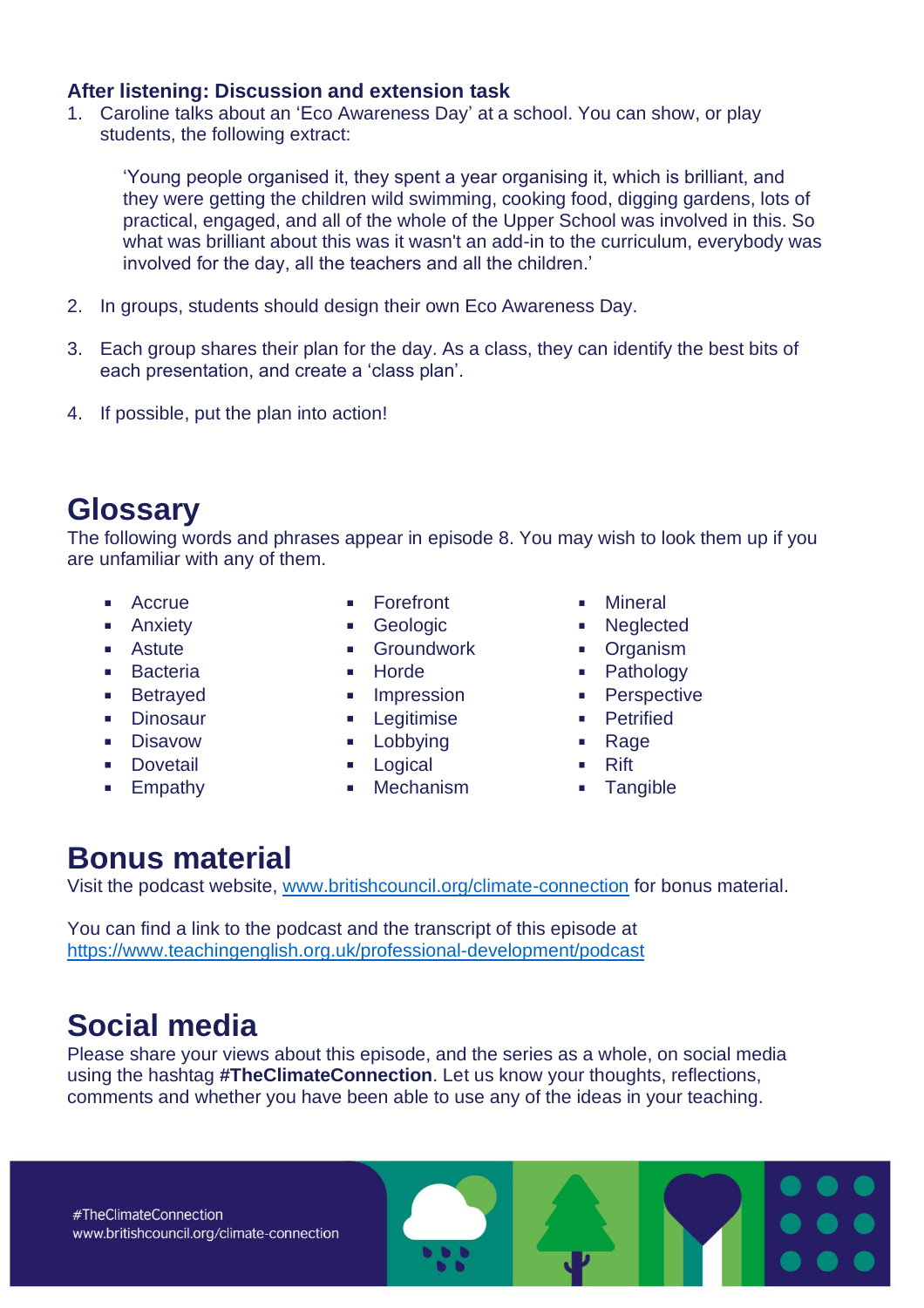### **Podcast feedback survey**

Please tell us what you thought about this episode of the podcast and our podcast show notes by completing this short online survey.

Survey link:<http://bit.ly/PodcastFeedbackSurvey>



### **Links**



British Council TeachingEnglish [www.teachingenglish.org.uk](http://www.teachingenglish.org.uk/)

OxfordLanguages

Oxford Languages, the home of language data [languages.oup.com](http://www.languages.oup.com/)

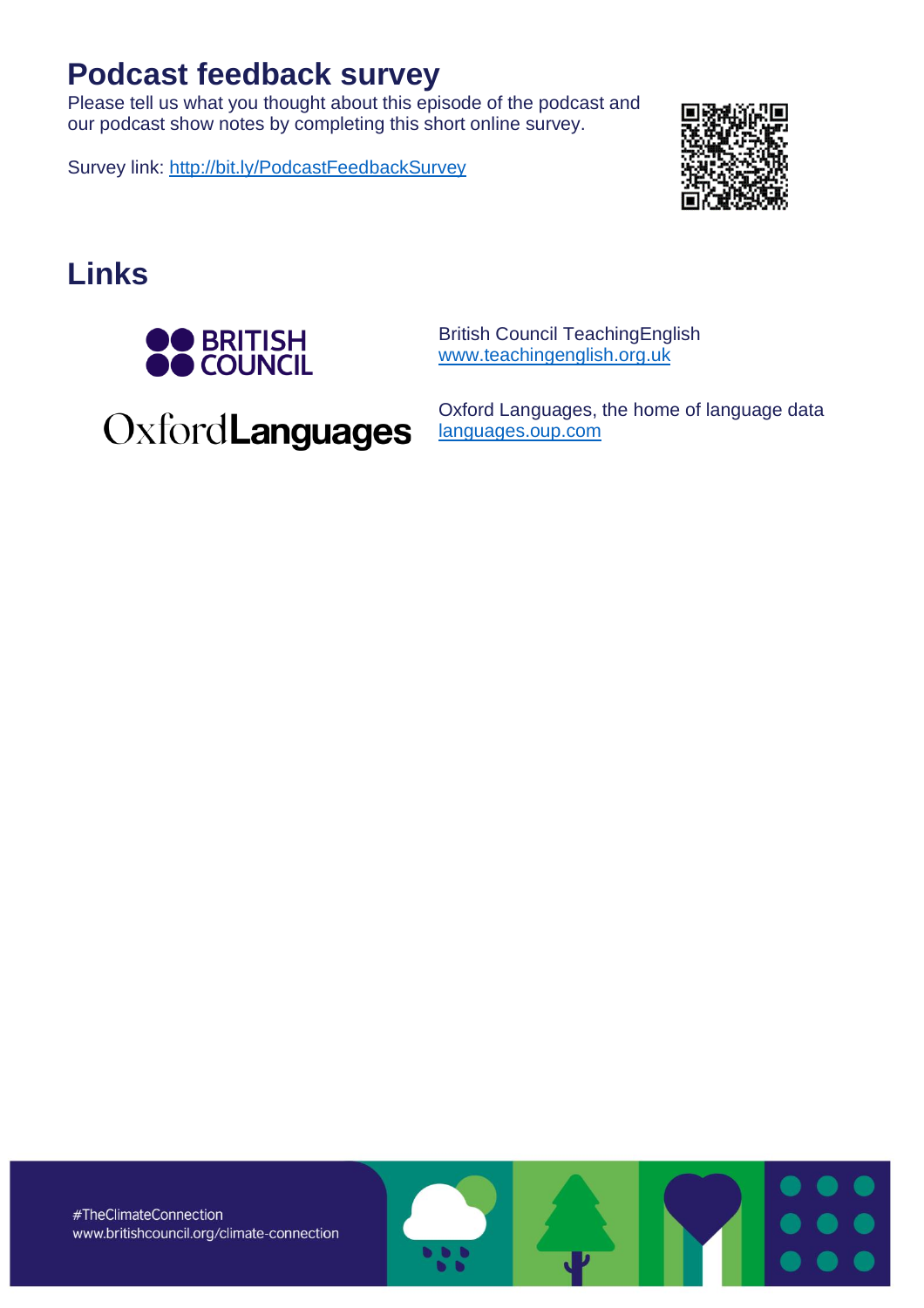### **Detailed notes**

Use these notes to find out more about the contents of Episode 8.

| <b>Phrase</b>                          | <b>Explanation and Further Information</b>                                                                                                                                                                                                                                                    |  |
|----------------------------------------|-----------------------------------------------------------------------------------------------------------------------------------------------------------------------------------------------------------------------------------------------------------------------------------------------|--|
| <b>Interview: Caroline Hickman (1)</b> |                                                                                                                                                                                                                                                                                               |  |
| Wiltshire                              | A region in England.                                                                                                                                                                                                                                                                          |  |
| Equator                                | The equator is the imaginary line around the middle of the Earth.<br>It is halfway between the North Pole and the South Pole, at zero<br>degrees latitude. An equator divides a planet into a Northern<br>Hemisphere and a Southern Hemisphere.                                               |  |
| <b>Climate migrants</b>                | People who are forced to leave their county for climate reasons,<br>e.g. rising sea levels or extreme heat. This article contains some<br>interesting information about this growing concern. It is also<br>discussed by Ros Appleby in <b>Episode 7 of The Climate</b><br>Connection.        |  |
| <b>Heathrow</b>                        | The main airport in London, UK.                                                                                                                                                                                                                                                               |  |
| <b>Teach the Future</b>                | Teach the Future is an inclusive, well-organised and persistent<br>campaign by secondary and tertiary education students to greatly<br>improve education on the climate emergency and ecological crisis<br>in the UK. Visit https://www.teachthefuture.uk/.                                   |  |
| <b>Science Teachers Trust</b>          | A UK organisation which promotes science teaching in schools.<br>Visit https://pstt.org.uk/.                                                                                                                                                                                                  |  |
| <b>Eco Awareness Day</b>               | When an educational institution focuses all the lessons on one<br>day on the environment.                                                                                                                                                                                                     |  |
| Wild swimming                          | Outdoor swimming in, for example, rivers, ponds and lakes.                                                                                                                                                                                                                                    |  |
| Vicarious trauma                       | Vicarious trauma is the emotional stress and duress felt when<br>someone hears about the first-hand trauma of another person.<br>They can experience symptoms that mimic PTSD. Teachers,<br>teaching assistants, counsellors and other school staff may be<br>vulnerable to vicarious trauma. |  |
| Rupture and reparation<br>and repair   | More about this aspect of psychology can be read here.                                                                                                                                                                                                                                        |  |
| <b>Trigger</b>                         | A trigger in psychology is a stimulus such as a smell, sound, or<br>sight that triggers feelings of trauma. People typically use this<br>term when describing posttraumatic stress (PTSD).                                                                                                    |  |
| Anthropocene                           | An unofficial unit of geologic time, used to describe the most<br>recent period in Earth's history when human activity started to<br>have a significant impact on the planet's climate and ecosystems.                                                                                        |  |

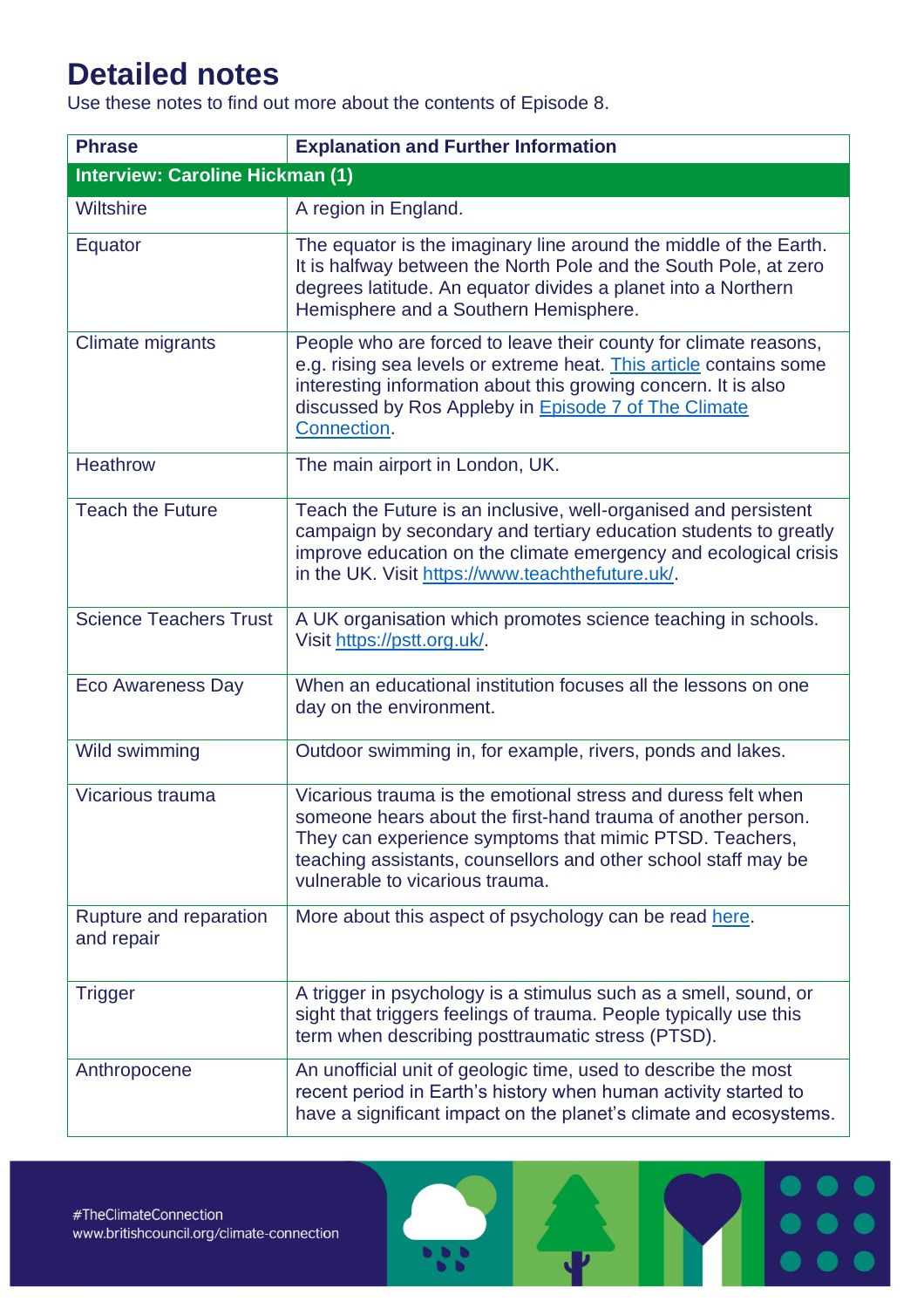| The Climate Psychology<br><b>Alliance</b>                        | The Climate Psychology Alliance welcomes anyone and everyone<br>to its membership who wants to engage in addressing the<br>psychological aspects of the climate emergency. Find out more<br>about their work at https://www.climatepsychologyalliance.org/.                                                                                                                                                                                     |
|------------------------------------------------------------------|-------------------------------------------------------------------------------------------------------------------------------------------------------------------------------------------------------------------------------------------------------------------------------------------------------------------------------------------------------------------------------------------------------------------------------------------------|
| Vox pop                                                          |                                                                                                                                                                                                                                                                                                                                                                                                                                                 |
| Kilimanjaro                                                      | A 5,895-metre-high mountain which is actually a snow-capped<br>volcano, located in Tanzania.                                                                                                                                                                                                                                                                                                                                                    |
| <b>Menstrual period</b>                                          | The time in a month when a woman has her period.                                                                                                                                                                                                                                                                                                                                                                                                |
| Reusable sanitary pads,<br>which help girls to stay<br>in school | There is a lot of evidence which shows that menstruation and<br>poor sanitary product access has a very negative impact on<br>adolescent girls' education. If girls have better access to sanitary<br>pads and better toilet facilities, their educational outcomes and<br>experience will be significantly improved.                                                                                                                           |
| <b>The Green Glossary</b>                                        |                                                                                                                                                                                                                                                                                                                                                                                                                                                 |
| <b>Fossil fuels</b>                                              | A range of different sources about fossil fuels can be accessed<br>using the following links: Natural Resources Defence Council;<br>National Geographic; Our World in Data; OECD.                                                                                                                                                                                                                                                               |
| <b>Fossil</b>                                                    | Fossils are the preserved remains, or traces of remains, of<br>ancient organisms. Fossils are not the remains of the organism<br>itself! They are rocks. A fossil can preserve an entire organism or<br>just part of one. Bones, shells, feathers and leaves can all<br>become fossils. Discover more at the National Geographic<br>Society.                                                                                                    |
| <b>Petrified dinosaur bones</b>                                  | Dinosaur bones which have turned into stone.                                                                                                                                                                                                                                                                                                                                                                                                    |
| Sinclair uses an<br>Apatosaurus as its icon                      | Visit this fun, interesting page on Sinclair's website to find out<br>more about the history of how they use dinosaurs in their<br>advertising.                                                                                                                                                                                                                                                                                                 |
| Renewable energy                                                 | Discover more at the International Renewable Energy Agency.                                                                                                                                                                                                                                                                                                                                                                                     |
| <b>Divestment</b>                                                | Divestment is the opposite of an investment – it simply means<br>getting rid of stocks, bonds, or investment funds that are unethical<br>or morally ambiguous. In recent times, an increasing number of<br>individuals and companies are divesting from companies and<br>institutions which they think are having a negative effect on the<br>climate crisis. Read an interesting article about divestment from<br>the Guardian newspaper here. |
| <b>Interview: Caroline Hickman (2)</b>                           |                                                                                                                                                                                                                                                                                                                                                                                                                                                 |